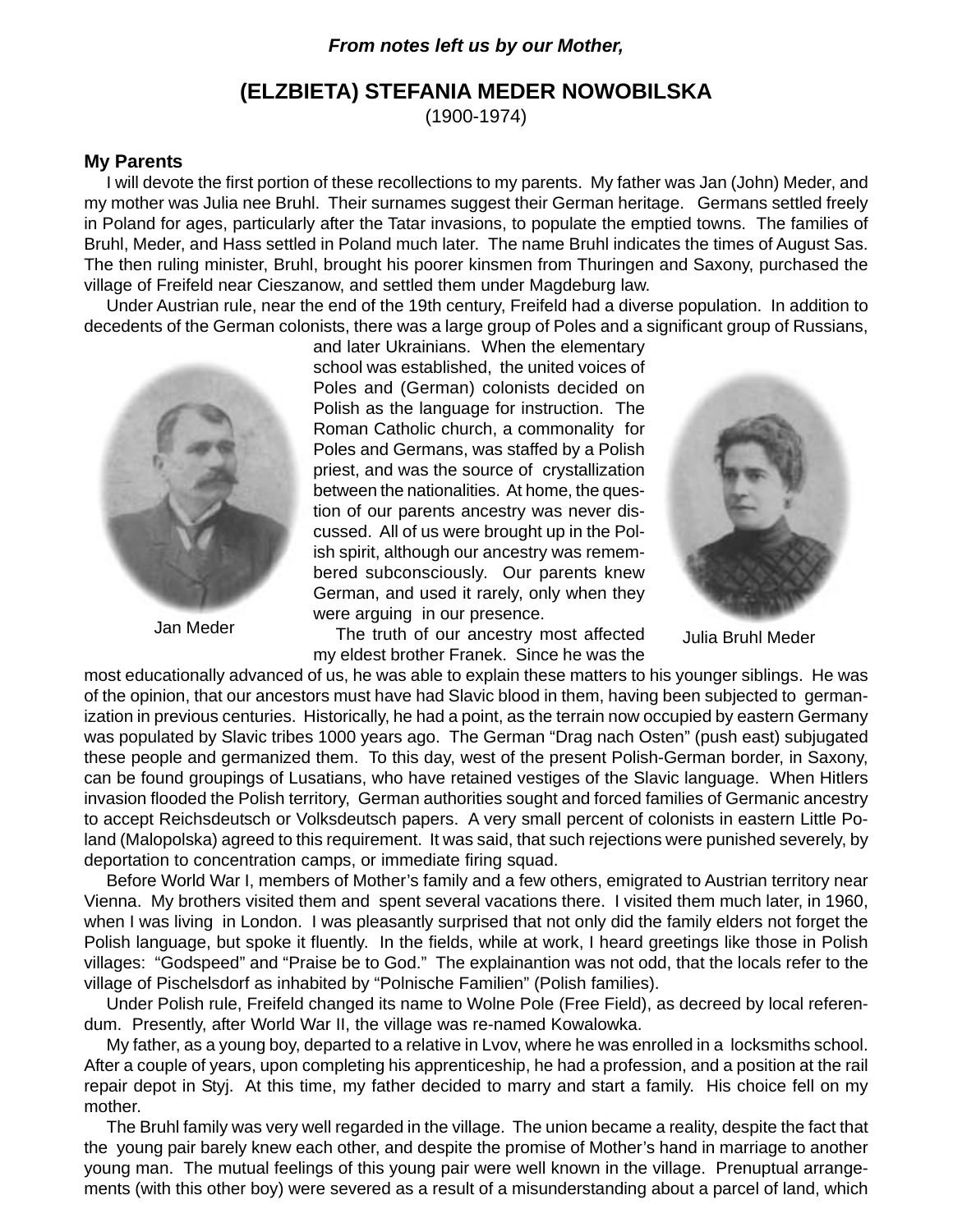was to be Mother's dowry. After many years, when I visited the village with Mother, I found out about this incident from the wife of Mother's unfulfilled love. She told me of how the matter was common knowledge at the time, and that parents made decisions about their daughters marriage. My father obtained his future in-laws agreement, since he did not barter about my mother's dowry, which he obtained in cash.

During this visit, we went to the place where my grandparents home stood, where my mother was born and where she spent her childhood. The buildings had burned down, and in their place stood a home, built by its current Ukrainian owners, which was totally unfamiliar to my mother. Only in the large garden, did my mothers face light up while tears appeared in her eyes. She embraced the trunk of the old pear tree as if she were greeting a loved one, a witness to the joys and sorrows of her youth. She told me, that she climbed trees often, to pick a few fruit for herself and as gifts for the neighbors. Once, her father caught her in the pear tree as she caught her skirt on one of the trees branches while she was hurrying to get down. She was very ashamed, for which she suffered more than the unspared beating she received from her father once she reached the ground. Now, village girls wear pants to climb trees, but at this time, this was unheard of. Despite their difficult beginnings, the marriage would have been quite happy, had it not been for Fathers political interests during his free time.

At the end of the 19th century, Austria, on the basis of its constitution, gave its countries the ability to elect representatives to local and central congresses. National, Peoples, Socialist, and other parties were formed.

Father became a member of the PPS (Socialist) party and shortly became an important voice in the local organization. He traveled, agitated, and organized. The environment for this kind of work at this time were not easy. Meetings took place under the naked sky, various means of transportation was used, all under changing circumstances, without regard to the season. After a few years of this type of work, Fathers health suffered as he succumbed do various pulmonary ailments. Despite travelling Adriatic health spas in Abacja, he wasn't able to return to health. He died in 1908, leaving a young 40 year old widow with 6 children (from 17 year old Franek in his last year of liceum, to the youngest, myself, 8 years old) and a home with a mortgage. The funeral was attended by a crowd, two priests, two orchestras, and a few thousand railway employees, and the leadership of the PPS party: Daszy]ski, Moraczewski, and Diamand. The day was also unforgettable because of unusually large snowfalls which befell Stryj that year. It was only October, and a snow plow had to precede the funeral procession to clear the street for the crowd to pass. The last years of Fathers illness had their toll on Mothers physical well-being. She not only had to care for her ill husband, but also ensure that the dishes which were used to feed Father were disinfected. Contact with the children, particularly the young ones, had to be strictly limited in order to maintain sanitary conditions.

A few days after the burial, it looked as if the Fathers fate would meet Mother. By exerting sheer will, she overcame her weakness, packed a suitcase and left for a village in the mountains, saying to us: "Fend for yourselves as you can, I must salvage my health for you." After returning to her normal self, she did not have an easy life, needing to clothe, feed, and educate the six of us. She did all of this on the pension left after Father. Although we often lacked many fundamental things, we were taught to hold our heads high, not to ask anyone of anything, and to never talk about that which we did not have. Later, when Bronek obtained steady work, also with the railroad, life became much easier. When I began to work, our situation became tolerable. Fate, however, continued not to spare Mother further heartache. During WWI, she lost two sons, and within 20 years she lost her eldest daughter, Jozia and her youngest son Gienek. Her own hard-working life came to an end suddenly during the first year of WWII, dying in the presence of my brother Bronek, myself, and her grandchildren Leszek, Marek, Krysia, Zdzich, Danusia and Dziuska.

During her last months, she became childlike, as she no longer understood the worthlessness of our devalued money, and the lack of material goods that the war brought upon us. Perhaps it was fortunate that fate robbed her of her consciousness of the surrounding danger which was brought about by the occupying power, particularly for myself and my sons as wife and children of a Polish officer. She would have worried herself to death, and possibly exposed us unwittingly with her feelings, which she had not known how to hide.

#### **My Brother Franek (Frank)**

There were six of us. Four boys and two girls. It was Fathers desire for us to climb higher on the social ladder than he did. That is why he sent us to school, and even arranged for music lessons for his two eldest sons. The oldest, Franek, followed his fathers wishes. After completing high school in Styj, he enrolled into law school at the University of Lvov. This was already after Fathers death, so Mothers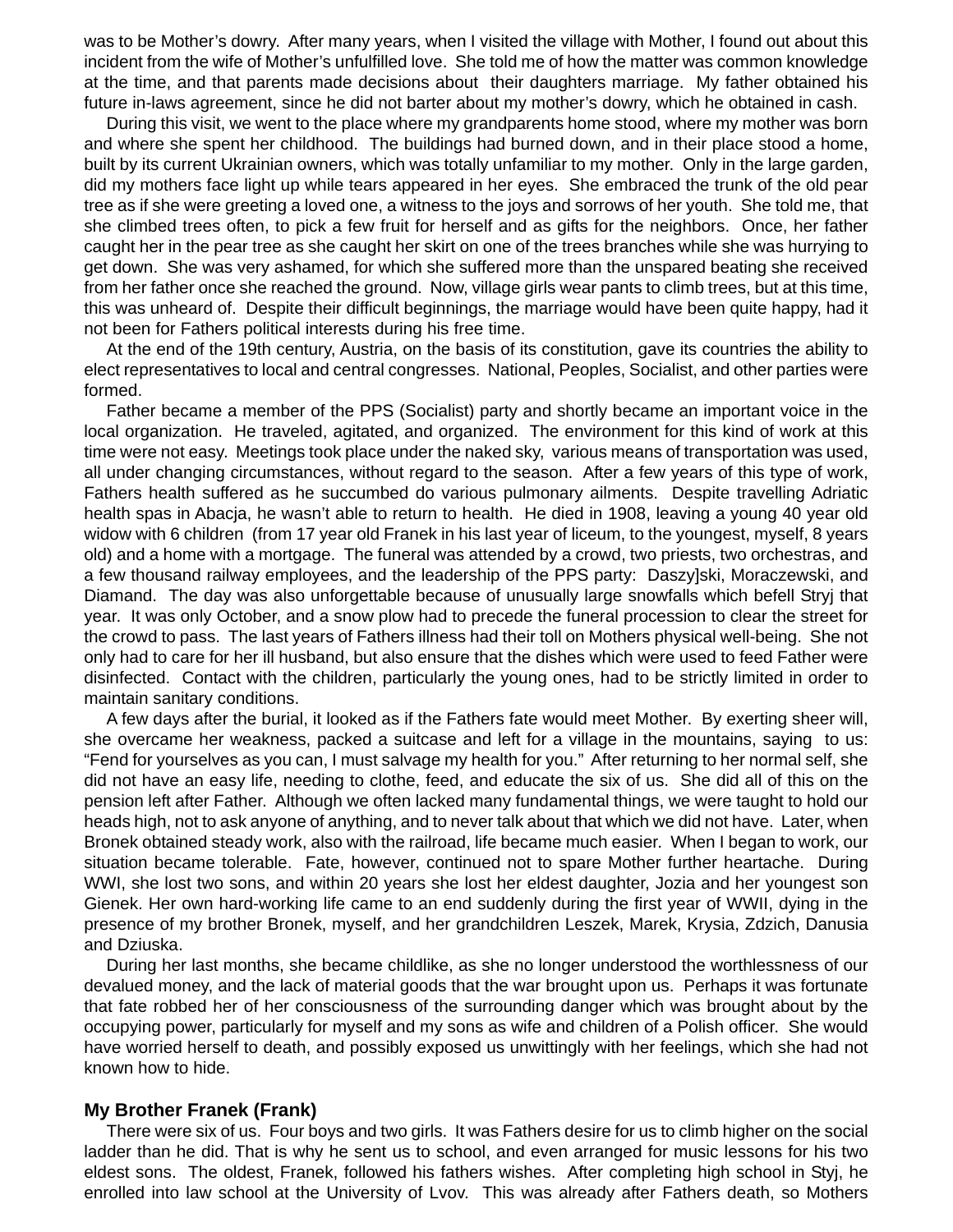financial help as a widow was not great. She couldnt provide lodging for him in Lvov. So he wasted 4 hours daily (round trip) commuting to his lectures. He had to earn his own money to afford books and scripts. It was no surprise, that his studies didn't go smoothly. Other than these hardships, there were other circumstances which did not lend themselves to supporting his educational goals. Music took up much of his time. He practiced, learned other instruments, and organized a student orchestra. At first he assisted, and later he directed and conducted. My other brothers were interested in music, but to a much lesser degree. Each tried, in his own ability, to play an instrument. My own initiation into the sphere of music lovers did not end on a fortunate note, as Franek quite forcibly taught me violin, using the bow in



Franciszek Meder

more ways than one. I revolted and my violin lessons came to and end. However, I continued to help in score transcription, since Franek needed many copies for his orchestra. I would like to add, that Franek was the initiator of an ensemble of four instruments: flute, clarinet, trumpet, and trombone; playing hymns for church observances in the month of May.

Like his father, Franek became a member of the P.P.S. (Siocialist Party). I know that once, along with his friend Rudka, they were sent to the provincial Congress (Russian occupation), probably with petitions gathered in the region of Galicja. Earlier, he became a member of the Marksmans Association. After serving for one year in the Austrian army (1912-1913,) Franek obtained the rank of officer in the reserves. He served as an instructor in the Marksmans Association and was one of its leaders. As an officer of the reserve stationed in Stryj, he had access to borrow arms for practice and firing. He did this willingly for all divisions of Polish associations, regardless of their political affiliation: Marksmans Association, Marksmans Troops, Bartosz Troops, and Soko; Troops. Franek's dream, as of all polish youth,

organized into polish paramilitary organizations, was to serve in the military under polish command. Everyone believed, that the upcoming war would right the historical wrong made by the partitions of Poland. Fate was not kind to Franek, as he found himself among the ranks of the Austrian army during the outbreak of the Austrio-Russian war. We had received word that my brother's intention was to join the Polish Legion as soon as the opportunity arose, and to bring with him a detachment of Poles from his regiment. Unfortunately, he was not able to materialize these plans, as in the first bloody battle, he fell at Krasnik, along with thousands of youths mowed down by Russian machine guns. The battle field remained in Russian hands, who took large numbers of prisoners, and the dead were buried in one mass grave. For quite some time, we had no definitive news as to what became of Franek. We deluded ourselves that he had been taken prisoner by the Russians and would return to us some day. Such was the loss of the eldest of our foursome. With him was extinguished a great hope which he imparted in others, drawing on his talents and popularity among people.

Although he did not contribute to the betterment of our material good, I am much indebted to him. Second to Mother, he had the greatest influence on my upbringing and character. He awoke in me the independence of relying only on oneself and managing in all kinds of situations. He treated me on equal with boys, praising or scolding me, dependant on what I had earned with my actions. He remained in my memory, as tall, well built, and with a cloudy gaze from beneath his bushy brows. Many years later, when a new assistant regiment commander, Lt. Col. Sosabowski, came to Bielsko, I was struck by his resemblance to my brother Franek. I let him know of this resemblance. Thirty years later, I met him in London, then as a General and famous commander of the parachutist brigade. Immediately after our greeting, he surprised me with the question> "Do I still remind you of your brother!"

## **My Brother Bronek**

My brother Bronek was a typically difficult boy. After elementary school, he had to choose a trade, as he didn't care for schoolwork. This began with skipping out during the last classes, and lated he didn't want to go to school at all. He was always severely punished by Father and led back to school. Nothing helped. During one of these extracurricular adventures, Bronek was drenched in the rain and caught a chill which progressed to pneumonia. This resulted in a lung condition which plagued him his entire life. He was the most developed physically, of good stature, possibly the tallest of my brothers. He did not complete his schooling, but attended technical courses to become a mechanic. Even here he caused the instructors many problems. This all came to an abrupt end after the death of our Father. When Bronek saw Mother crying, he tried to cheer her up. Mother told him that she was crying for him, as she fears what will become of him. Now that he is without a father, she does not see the possibility of his upbringing.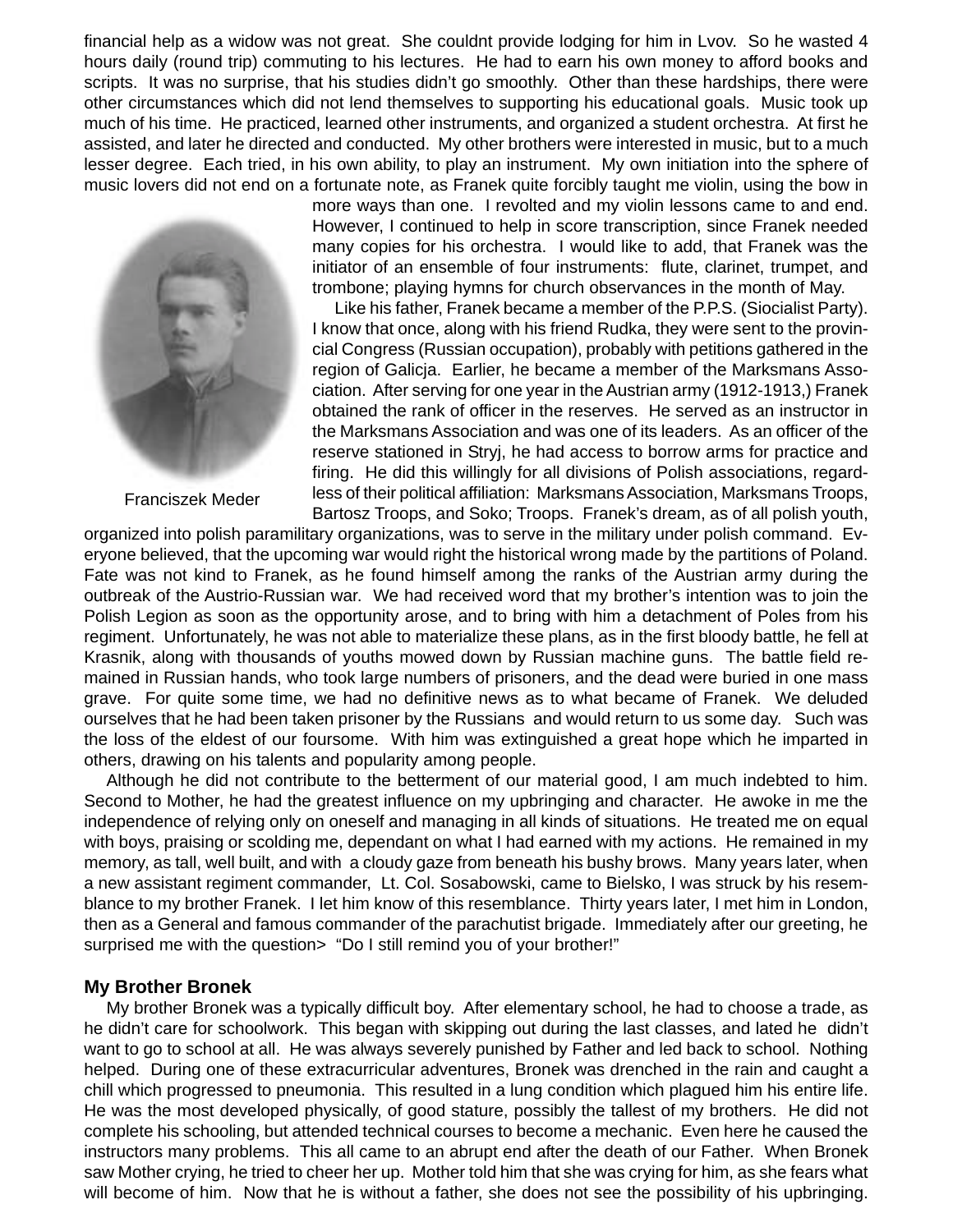From this moment, Bronek changed, and became the greatest help to Mother and the entire family.

In 1914, Bronek was drafted into the Austrian Army and survived the war unscathed. After his return from active duty, he was very attentive to Mother and his siblings. It wasn't until I married, that



Bronislaw Meder

Bronek married the much younger Helena Waszewka from the nearby town of Rozdol. Helena was a very good wife and was very good to Mother and the entire family. They had four children: Albin, Krystyna, Danuta, and Zdzich. All were wonderful. Unfortunately, little Albin died in childhood. Danuta died at the age of 8, during the war.

When World War II erupted in 1939, my sons and I were evacuated from Bielsko, to Brzezany, past Lviev. My brother Bronek, came for us, and using his railway connections, brought us to Stryj in a livestock train. At this time, my husband Albin, was stationed in Hungary. Bronek and his wife Helena took us in to their small apartment, where they were already taking care of our aging Mother. This was a huge sacrifice for Bronek and Hela, to have their own three children, Mother, and now us in two rooms with a kitchen. Bronek was a very good father figure for my sons. He taught them how to be handy around the house. By example, he showed them how to get along with others. He was a remarkable person. We lived with Bronek for two years. When the

Germans arrived, we moved to my Mother's home. After the war, Bronek and his family were deported from Stryj, and settled in Gliwice where he worked on the railroad. He died in Gliwice and is buried there.

# **My Sister Jozia (Josephine)**

Jozia, six years my senior, married quite young. Early on, she garnered a lot of attention. At dancess, she never lacked for partners, and was able to choose from among the candidates. Fate was unkind, as she chose the most unworthy. Barriers prior to the wedding were not lacking. Even her future mother-inlaw, sent her younger son to forewarn Mother prior to giving her daughters hand in marriage to one who is not worth much. Franek was away at this time, and after returning from his one year tour of duty, chas-



Jozefa Meder Krolicka

tised Mother for agreeing to the marriage, as Jozia, not being of age, could not marry without her mother's consent. Mother was not able to forget her own premarital problems, and did not want to cause her daughter the same problems her parents had caused. Karol (Carl), externally, was very presentable, and could easily impress a romantic young woman. He was a very talented and regarded mechanic, specializing in petroleum and rail engines. He earned a decent living. As a person, he was not bad, but had a very weak will. He needed a strong-willed wife who could assure that he did not squander his salary. Unfortunately, Jozia was not this kind of a woman. As children, when a spat occurred among us all, Jozia always came up with the short end of the stick. When Mother punished me, I immediately pounced on Jozia to throw her a few punches. She did not defend herself, only cried quietly. She did not like to share her secrets, and when she became aware of Karol's faults, she never complained. Her unhappiness and his behavior was kept hidden from others.

They lived in Boryslaw. When the war broke out, Karol was called to the army, and Jozia moved to Mother, in Stryj. In the beginning of the campaign, Karol became a prisoner on the eastern front. He did not stay imprisoned long. With the help of doctored papers, he got a position at an oil field, and worked as an engineer until the Bolshevik Revolution. Of course, he spent what he earned, and returned home as he left, with nothing. They stayed at Mother's, where Bolek (Frank) and Jadzia came into the world. During this time, Jozia became well acquainted with Karol, and seeking that she was unable to change his actions, she withdrew into herself

and silently tolerated the shortcomings which threatened her and her children. After moving to Dubno, where Karol obtained work in a steam engine plant, Jozia became pregnant for the third time. Lack of needed care, generalized depression, and inadequate medical help caused her and her child's death in December of 1928. Bronek and (his wife) Hela attended the funeral. Mother went to Dubno in the spring to place a cross and stone, and to plant flowers from her garden on the grave. During a night, while still in Dubno, Mother dreamt of Jozia complaining "Mother, you promised me flowers, and did not bring them to me". This dream repeated itself upon Mother's return to Styj. During a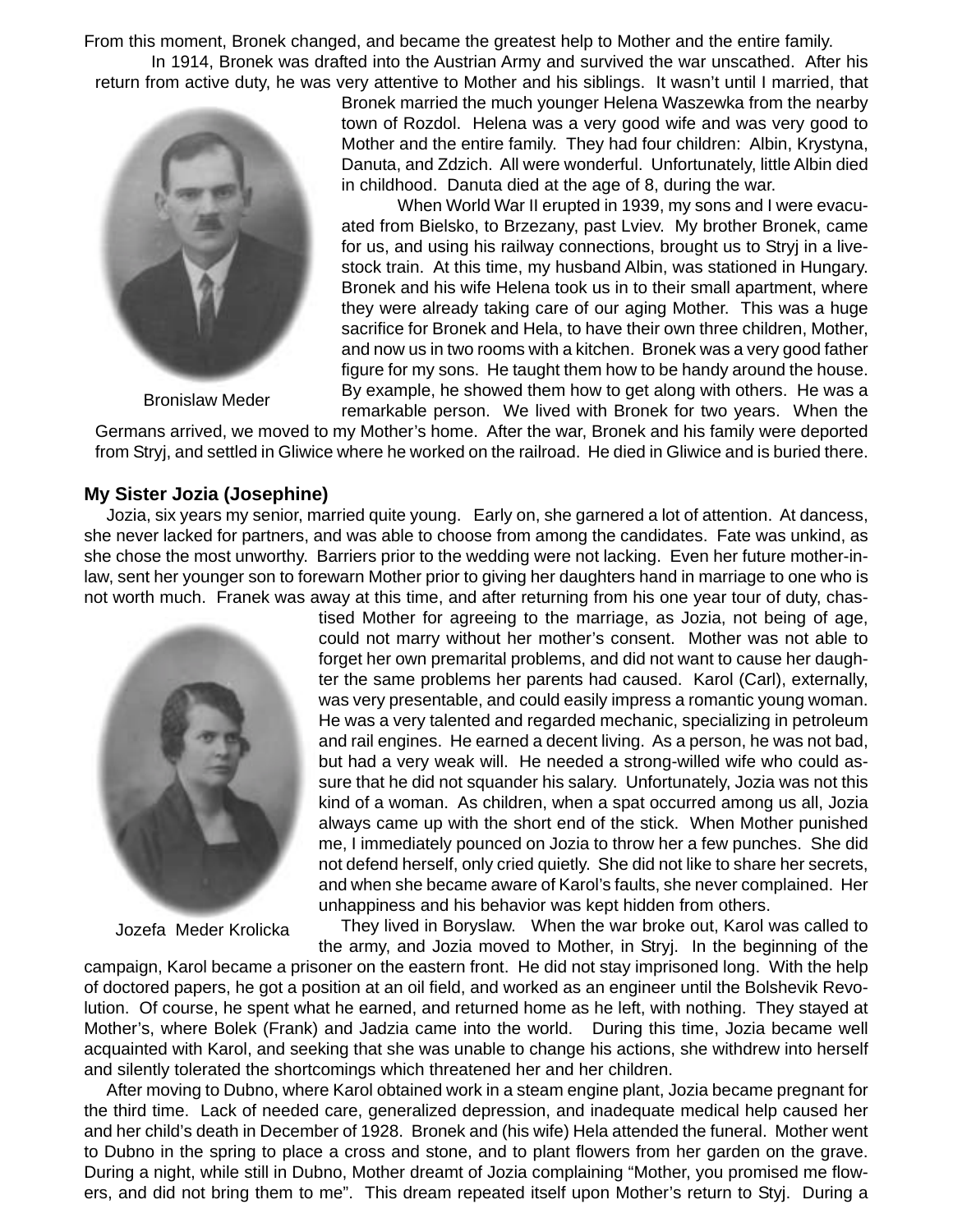conversation with Bronek, she discussed her dream and the location of the grave. It so happened, due to incorrect information from the cemetery help, Mother had placed the cross and flowers on an incorrect grave. A few days later, notice of the error was received from cemetery management.

I can not say, that we were close to each other, although we were sisters. Our age and character differences did not contribute to mutual trust and sharing. Her early marriage and rather unhappy marital life influenced me, as I did not rush into marriage, and made that decision at a much more mature age.

## **My Brother Kazik (Casimir)**

The fourth of our brood, Kazik, was no less zealous. He completed high school and entered into a technical school in Boryslaw. After completing a two year curriculum with practicum, he quickly became a director at one of the area firms. While in this position, war broke out. His professional was well paid, and moreover one could count on dispensation from the army. Kazik declined the privilege of his position and quickly joined a detachment of the Rifle Association en route to roll call in Krak[w. Mother's pleads and curses were to no avail, that he keep his younger siblings in mind, as two older brothers were already in



Casimir Meder

the Austrian Army. She even employed the heaviest caliber of arguments, saying, that since his forefathers were of German decent, he had no obligation to join the Polish Legions. To this, Kazik answered with tears in his eyes: " Why did you, Mother, bring me up as a Pole". He went with eagerness, singing. From his time with the First Brigade, two post cards were preserved. The first, dated 8-8-1914, from Krzeszowice (a suburb of Krakow) with a likeness of a Rifleman, the second, a view of a castle on Pieskowa Skala, stamped Kielce, with a return field address of: First Batalion, Second Company, Second Platoon. Both of these cards were addressed to Mother and full of feeling. Correspondence ended with these postcards, as the Russians occupied Eastern Little Poland, and Kazik was injured (shot in the upper jaw) and was taken to the hospital, and later released from duty in the Polish Legions, as unable to serve. For nearly a year he was fed artificially, and finally, in an Austrian hospital, he received an artificial jaw section and teeth. After a time of rest, he was directed to

appear before the Austrian draft commission. His efforts to return to his old position is Boryslaw were fruitless, as many positions within the company were given to relatives of the owners and directors. The Legion command, to which he petitioned his return, advised him to enlist in the Austrian heavy artillery, as schooled in this weaponry, he could be of service to Poland in the future. He took this advice, and after a short training period, he was assigned to the Italian front. And there, luck did not accompany him. On the 16th of June, 1916, during a storm, he was hit by lightning along with two other soldiers. One was saved, while Kazik and the other soldier could not be saved. It was not possible, as their position was high in the mountains, precluding any rescue attempts. His Polish buddies arranged for a funeral and burial in a village at the foot of Monte Santos, on whose slope he perished. His rifler's eagle, from which he never parted, was placed on his tombstone. News of his death came by official notice a few weeks later, along with a note from his Polish buddies regarding the funeral and the location of his grave.

Soon it will be 60 years since I last saw him going to war. Yet, after all of these years, I see the silhouette of a short brunette with a well defined moustache and side burns. These were the source of envy from his two older brothers, whose beards appeared much later. Of course, Kazik took advantage of this, jeering them "that he should go for them to buy tobacco". He also felt that he was very popular among the ladies. Although he had many loves, he never shared his feelings, and often changed the objects of his adoration. He did not share his life's ambition, and did not make any plans. Once, he joked with Mother, proposing that she sell the family home, and give him his share so that he could, for once, party well. He must have felt that he did not have much time among the living. His last stay at home, prior to his departure to the Italian front, did not leave much in my memory. It must have, however, been full of emotion for his younger sister, as he appeared to me the night of his death in a dream. He turned to me and said: "I died, and yet I live." Could this have referred to his physical death due to lightning, or did it mean, that despite his death, his faith in regaining Poland's independence is alive, and he wishes to pass it on to me.

## **My Brother Gienek (Eugene)**

My brother Gienek was not born under a lucky star. Conversely, the circumstances around his birth contributed to his slow development and lack of immunity to various illnesses. A month after his birth, a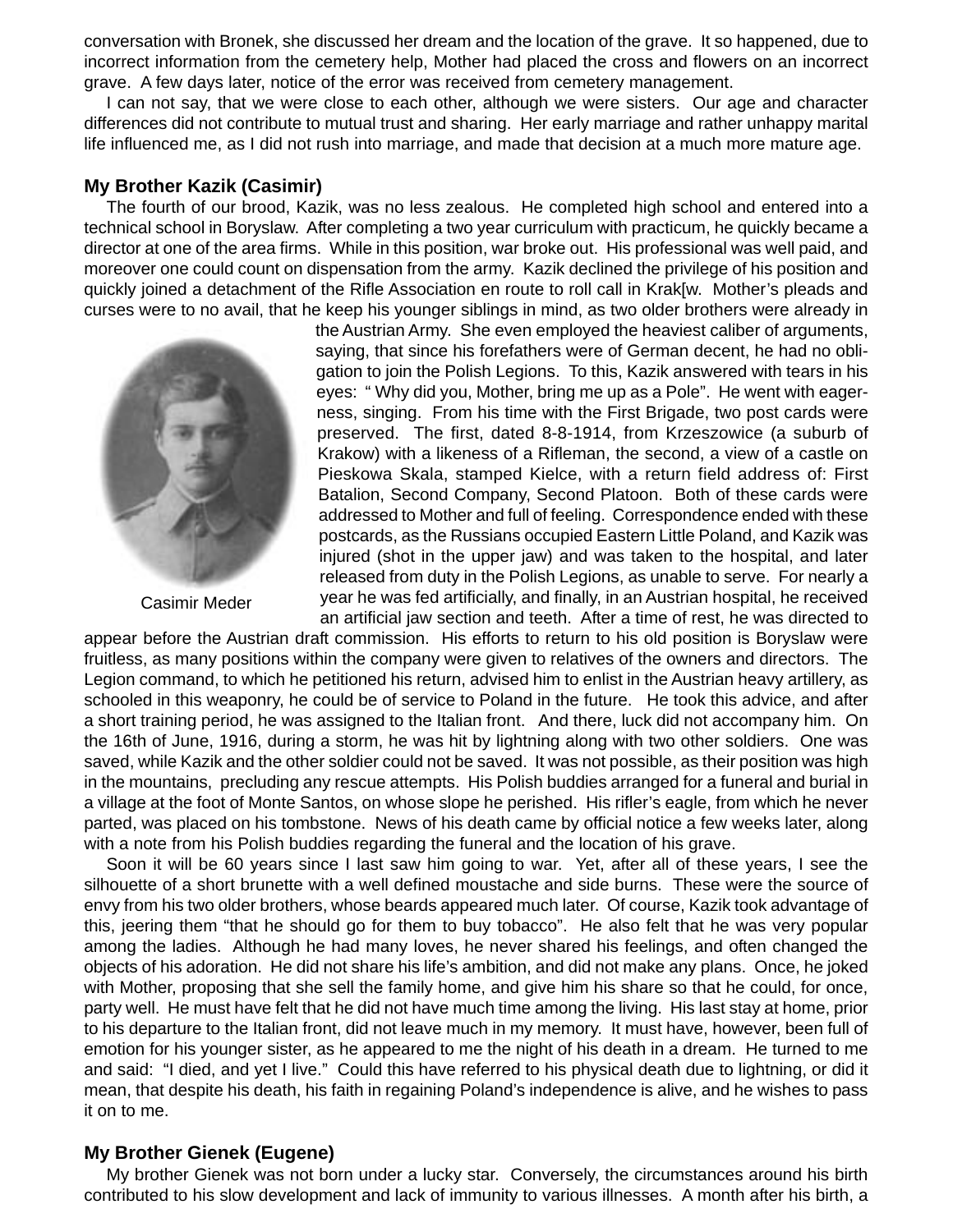typhoid epidemic broke out in Stryj and its environs. Hospitals were over capacity. Houses, one after one, were transformed into hospitals. Physicians were overworked, and medical supplies were lacking. When it came time for our home, Mother, along with the rest of us, succumbed to the epidemic. Doubt surrounded the survival of my newborn brother, and the physician advised that Mother continue to nurse the baby, hoping that this would at least save the mother. Breast-feeding did not last long, for as soon as



Eugene Meder

Mother came to herself and realized the fate which the doctor issued the newborn, she halted the breast-feeding and cared for the child herself. Both survived whole, but the baby's development was slow, and his health delicate. Like a sponge, he succumbed to various illnesses. He finished school and prepared himself for work.

After the outbreak of war in 1914, he attempted several times to enlist into the army. Each time, he was rejected by the Austrian Commission, as totally unenlistable. In 1918, the occupying countries fell. Gienek participated in the freeing of Stryj from Ukrainian hands. Later, along with other Stryj youth, he enlisted in the Polish Army, conscious of the orders given him six years earlier by his elder brothers: "When we are not able, you must take our place, when the need arises." They were thinking, of course, of the future Polish nation, in whose rebirth they fervently believed.

War did not do well for my brother Gienek. As always, his health did not serve him. After a few months of battle, he succumbed to pneumonia with complications. Upon hearing of his illness, I traveled to the front. By this

time, I was an experienced railroad worker, and my superiors agreed to my journey. I traveled by train, wagon, and under water to get to the small area past Czortkow, where the army field hospital was encamped. I spent a few days nursing my brother, and lifting his spirits. His stay in the hospital lasted a few months. After being released from the army as an invalid without pension, he undertook various types of work, for which he earned a reasonable living. He would have been promoted to higher positions, if not his continued poor health. He died in his prime, at 42 years of age, in 1939. He is the only one of us who is buried in the cemetery in Stryj, in the company of our parents, and his niece Danka. His death affected Mother greatly, causing a weakening of her being and will to survive. She followed in his steps a year later, at the beginning of the war, on the 12th of February, 1940.

I would also like to mention, that Gienek's buddies at arms, sought to have him buried in the section reserved for war heros. However, since he had not received any war decorations (he did not seek them), and post humus petition would have to be made to Warsaw. To bring and end to this dispute over formalities, Mother, Bronek, and I decided to bury him next to Father.

#### **My Childhood**

I was born in May of 1900, on the edge of the 20th century. I can't say that I had a joyous childhood. This should cause no surprise, considering my appearance shortly after birth. Imagine a sluggish asym-



Stefania Meder Nowobilska

metrical infant with patches of red hair unevenly dispersed on the scalp, eyes whose lids opened with difficulty, and hands that were nearly helpless. It was good that my strong voice indicated that I was alive, otherwise chances of survival would have been slim. And so, the Ukrainian midwife declared at my birth that I must have been a changeling, altered by a witch, since I was quite unlike all the beautiful children whom she had previously delivered. She suggested to leave me at a fork in the road, and to wait until I was transformed back into an actual child. As you can see, my mother did not head her midwife's counsel. I would have not survived this folk superstition. My godparents did not have much joy carrying me to my baptism. They called me the "little beast", and this name stuck for a few years. Mother, seeing my effort and suffering, prayed that the Good Lord would take me. She was afraid of the future that would await me. If people reacted to my looks, it was understandable. But the behavior of our dog, who was kept in the house by my father was puzzling.

Usually, I laid in a small bed-cradle, as I couldn't walk until I was 3 years old. When no one was around, the dog would grab me by my diapers, put me on the floor, and laid himself comfortably in my little bed. He knew that he would be punished, and after a few of these in